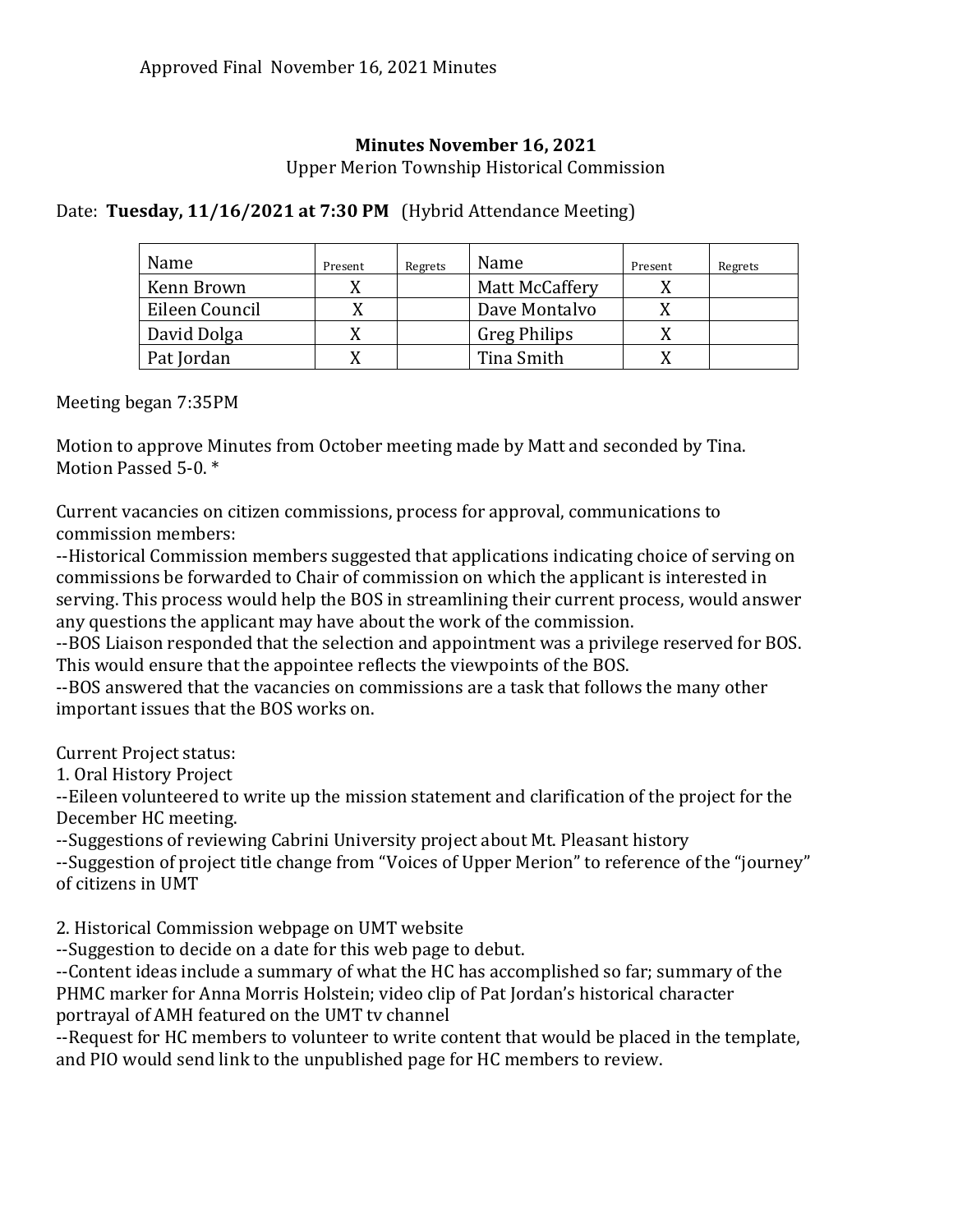3. Historical interest displays:

--Community Center –planning for Spring 2022

--BOS Liaison suggested that HC contact Dan Russell; Matt volunteered to set up a meeting with Dan Russell.

--Township building –volunteers for planning, completion of exhibits

--Request for HC members to lead these efforts.

4. Moore-Irwin House

--BOS Liaison stated that the Murray report was not emailed, but only a hard-copy document was received. That hard copy document was sent back to Murray and Associates with unanswered questions: the report did not address what the cost for stabilizing the structure would be, nor the requested projected costs for remodel.

--HC members asked BOS liaison if a timeframe for return of the report with the answers was given to Murray and Associates by the BOS. No answer was given at the November meeting. --BOS Liaison suggested that HC contact Dept of PW Director to discuss the decision about replacing the tarp; Matt volunteered to set up a meeting with Geoff Hickman.

5) Hanging Rock area, S. Gulph Rd markers:

--Dave Dolga waiting for response from GMCA representative.

Items #6 – 8 to be discussed at length in December 21, 2021 meeting.

6) Rebel Hill PHMC marker project

--Tina and Dave M will continue the work that they began with former Commissioner Laura Maggio.

7) List of 20 historical properties in Upper Merion Township for advisement to BOS from the Historical Commission:

--Tina sent the document in progress and the resources used to create the list.

--The HC needs to work on the advisement statements and agree prior to sending the list to the BOS .

--The 2040 UMT Comprehensive Plan has not been made available to the HC

8) Update on application for Moore-Irwin house considered by Saving Places sponsored by National Trust for Historic Preservation

\*9) Motion to rescind the approval of the October Minutes made by Matt, seconded by Eileen. --Change to the wording of item #4 to be corrected so that October Minutes would be approved at December 21, 2021 meeting.

Motion to adjourn the meeting made by Tina, seconded by Dave. All were in favor, motion to adjourn passed. Meeting adjourned at 8:20 PM.

Items tabled: 1) Diversity Project with UMT Library